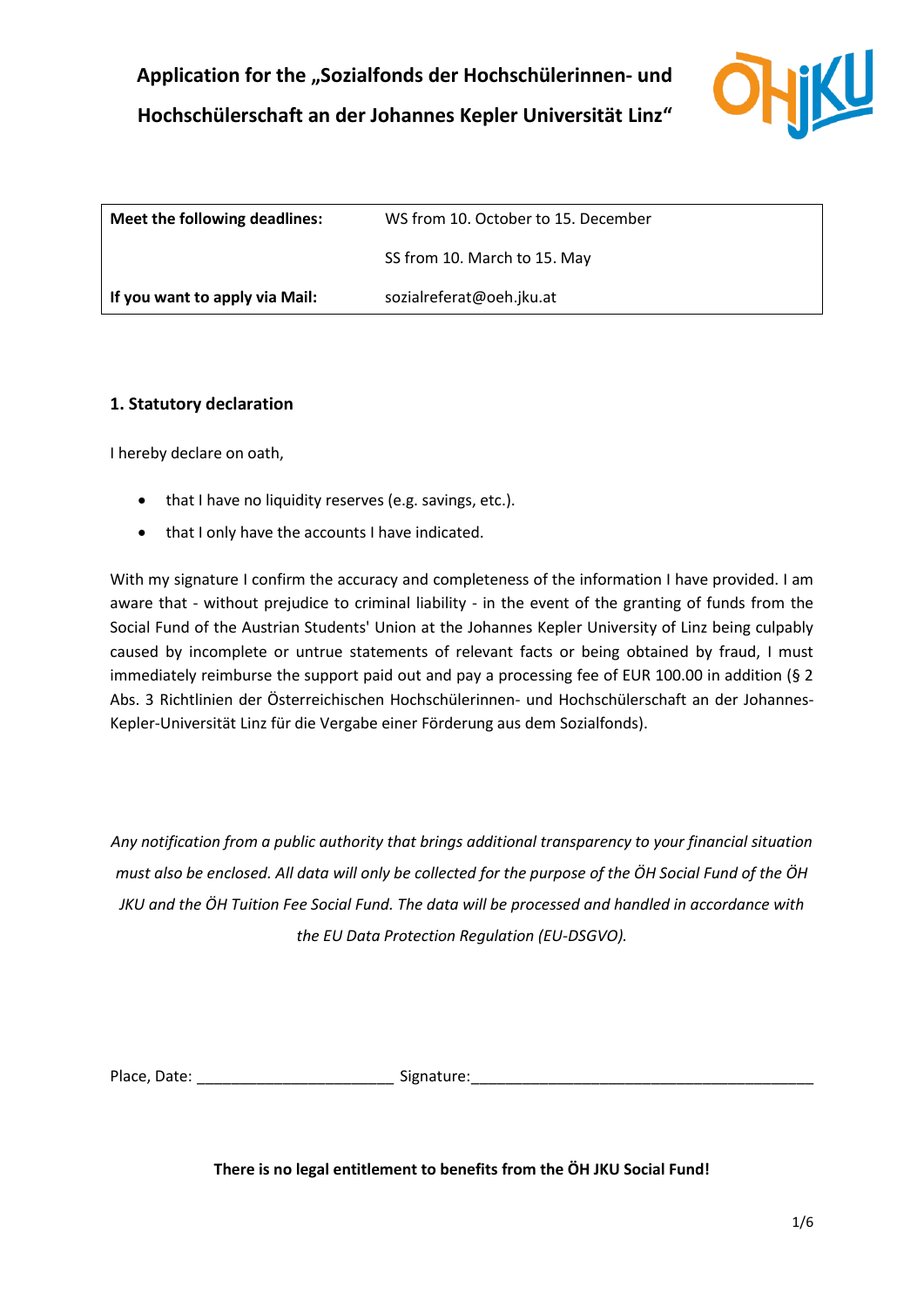| 2. Personal information                                                                                                                                                                                                                                                                                      |
|--------------------------------------------------------------------------------------------------------------------------------------------------------------------------------------------------------------------------------------------------------------------------------------------------------------|
|                                                                                                                                                                                                                                                                                                              |
|                                                                                                                                                                                                                                                                                                              |
|                                                                                                                                                                                                                                                                                                              |
|                                                                                                                                                                                                                                                                                                              |
|                                                                                                                                                                                                                                                                                                              |
| Marital status:                                                                                                                                                                                                                                                                                              |
| in a cohabiting<br>single<br>divorced<br>relationship<br>married/partnerd<br>widowed<br>separated                                                                                                                                                                                                            |
| If so, how many? ____ and how old? ___<br>Do you have children?<br>No<br>Yes                                                                                                                                                                                                                                 |
| I live:                                                                                                                                                                                                                                                                                                      |
| alone<br>with relatives<br>dormitory<br>shared accommodation<br>with my partner                                                                                                                                                                                                                              |
| Number of people living in the same household (including you): __________________                                                                                                                                                                                                                            |
| I pay:                                                                                                                                                                                                                                                                                                       |
| headlease<br>property<br>sublease                                                                                                                                                                                                                                                                            |
| 3. Details about your studies                                                                                                                                                                                                                                                                                |
| Matriculation number: __________________ Your field of study: _________________________                                                                                                                                                                                                                      |
| Study entry:                                                                                                                                                                                                                                                                                                 |
| Extraordinary study<br>Diploma programme: 1. phase<br>Bachelor's programme<br>Diploma programme: 2 phase<br>Master's programme<br>PhD programme<br>Did you exceed the minimum duration of study?<br>Yes<br>No<br>Are you/were you on leave of absence during your current studies (e.g. pregnancy, illness)? |
| Yes, for semester<br> No                                                                                                                                                                                                                                                                                     |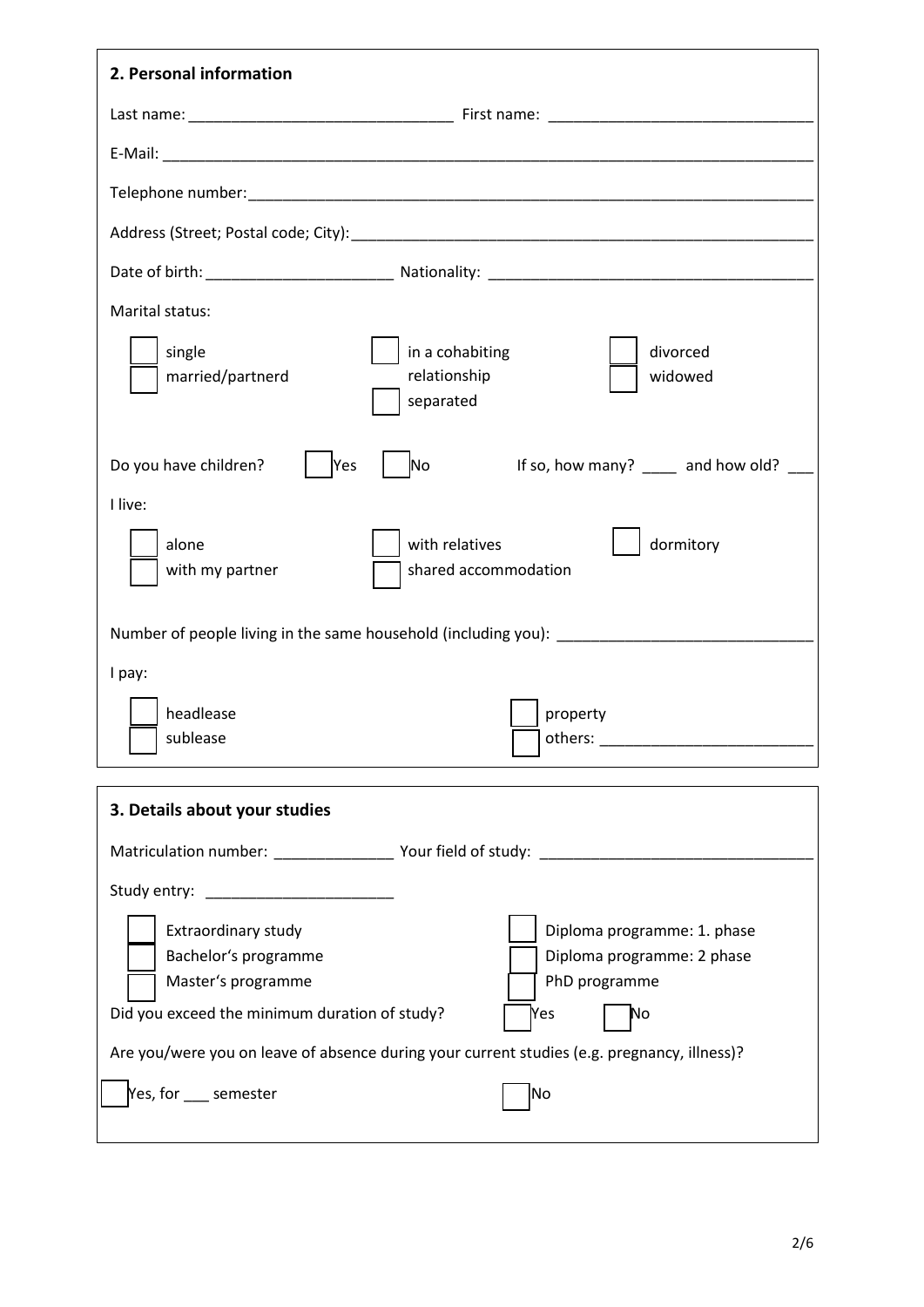| 4. ÖH JKU Sozialfonds/ Bundes-ÖH Sozialfonds                                                                                                                                                     |
|--------------------------------------------------------------------------------------------------------------------------------------------------------------------------------------------------|
| Have you already applied for the "Bundes-OH Sozialfonds" this semester?                                                                                                                          |
| Yes<br>No                                                                                                                                                                                        |
| Did you obtain funding from the Sozialfonds of the $\ddot{o}$ H JKU or the "Bundes- $\ddot{o}$ H Sozialfonds" in                                                                                 |
| previous semesters?                                                                                                                                                                              |
| Yes and when?: __________________<br><b>No</b>                                                                                                                                                   |
| Attention: A simultaneous application to the "Bundes-ÖH Sozialfonds" and the "ÖH JKU<br>Sozialfonds" is not allowed due to the resulting double funding!                                         |
|                                                                                                                                                                                                  |
|                                                                                                                                                                                                  |
| 5. Details of your monthly income                                                                                                                                                                |
| What is your income? Please state your financial situation truthfully! If you receive your income in<br>cash, a corresponding affidavit must be submitted for each cash receipt (separate form). |
| €                                                                                                                                                                                                |
|                                                                                                                                                                                                  |
| €                                                                                                                                                                                                |
| Housing benefit: _____________€<br>Child benefit for you: $\frac{1}{2}$ $\epsilon$                                                                                                               |
| €                                                                                                                                                                                                |
| Child benefit for your children: ______€<br>Pensions: __________________________________€                                                                                                        |
| Financial support by parents/relatives:<br>€                                                                                                                                                     |
| Financial support by federal states/ municipality/ other authorities:<br>€                                                                                                                       |
| Unemployment benefit/minimum security/emergency assistance: ____________________<br>€                                                                                                            |
|                                                                                                                                                                                                  |
| Childcare allowance/parental allowance: _____€                                                                                                                                                   |
| Alimonies: ______€                                                                                                                                                                               |
| Other (e.g. holiday jobs, scholarships, donations, etc.): $\epsilon$                                                                                                                             |
| Total income per month: _____€                                                                                                                                                                   |
| Occupation & monthly income of your spouse/partner: ____________________________<br>€                                                                                                            |
| (does not count to the total!)                                                                                                                                                                   |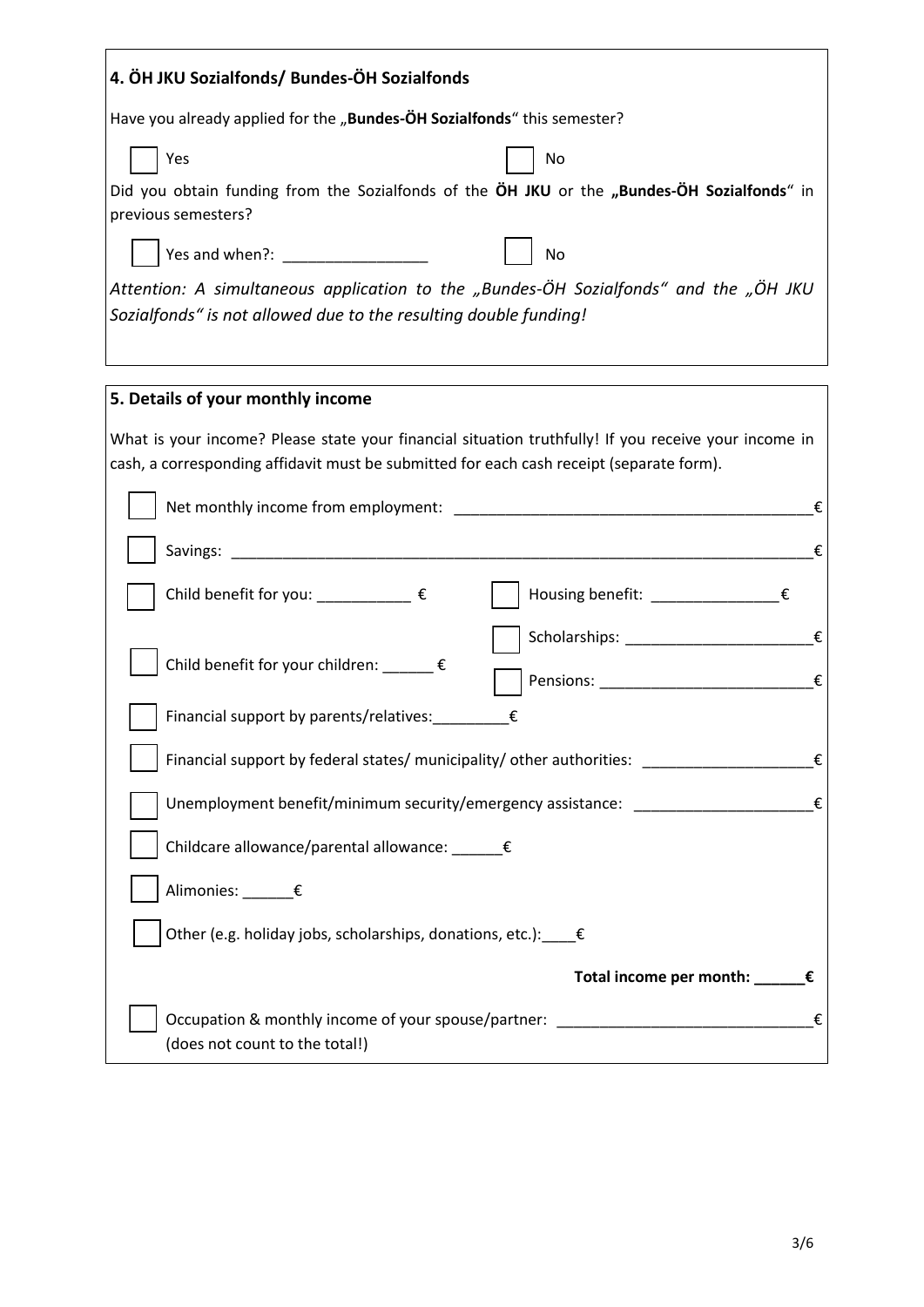# **6. Details of your monthly expenses**

|                                                                                                       | Total income per month: _____€ |
|-------------------------------------------------------------------------------------------------------|--------------------------------|
| <sup>1</sup> please enclose original receipts/invoices!                                               |                                |
| Learning materials <sup>1</sup> /technical equipment<br>for studying: $\rule{1em}{0.15mm}$ $\epsilon$ |                                |
| Child care expenses: $\epsilon$                                                                       |                                |
| Health insurance: ____________________€                                                               |                                |
|                                                                                                       |                                |
| Travel costs to and from the place of<br>study: _______________________________ €                     |                                |
| Internet, Telephone & GIS: _____ €                                                                    |                                |
| Electricity/ Heating: ___________ €                                                                   |                                |
| Rent: ____________________________ €                                                                  |                                |

Are you late with your rent? \_\_\_\_\_If so, how long? \_\_\_\_\_\_\_\_\_\_\_\_\_\_\_

Are you late with your insurance payments? \_\_\_\_\_If so, how long? \_\_\_\_\_

How much money do you need monthly/ annually for the authorisation of your residence permit/ visa?  $\rule{1em}{0.15mm}$   $\epsilon$ 

| 7. Bank details |                                                                               |  |
|-----------------|-------------------------------------------------------------------------------|--|
|                 |                                                                               |  |
|                 |                                                                               |  |
|                 | State other bank accounts (e.g. building loan contracts, savings books etc.): |  |
|                 |                                                                               |  |
|                 |                                                                               |  |
|                 |                                                                               |  |
|                 |                                                                               |  |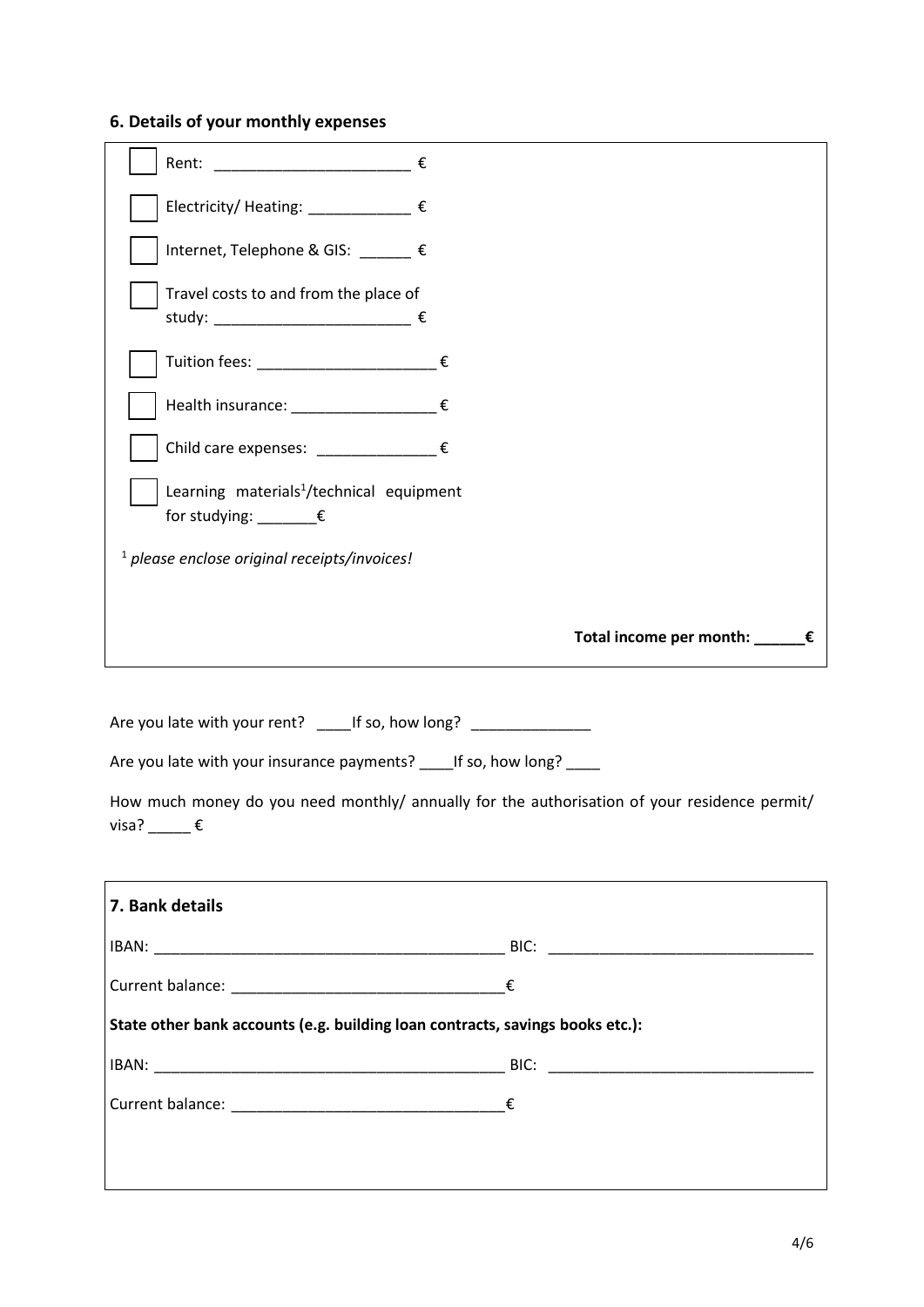**8. Please describe your situation in detail and explain, why you request financial support of the ÖH Linz:**



For subsequent processing, the request for funding from the Sozialfonds has to be filled in thoroughly and truthfully. If necessary, you will be contacted to hand in missing documents. If you do not react to the request within two weeks, your application will be automatically rejected.

In case of submitting knowingly false information, the ÖH Linz reserves the right to reclaim the money by legal action.